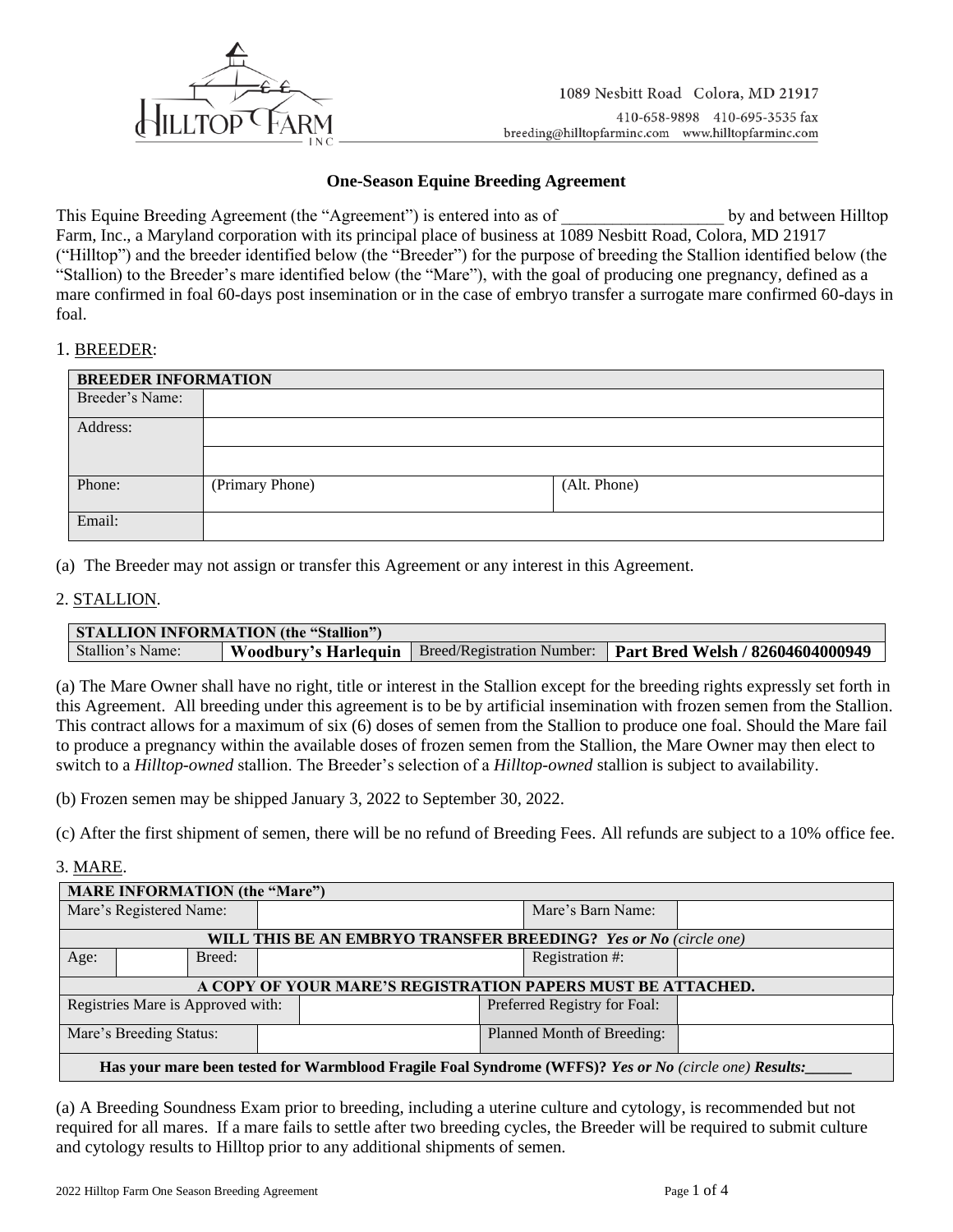(b) The Breeder may substitute a new mare that is owned or leased by the Breeder if the above Mare is no longer suitable for breeding. Complete information on the new mare must be supplied to Hilltop prior to requesting or using semen. The substitution of a replacement Mare does not extend the original terms for the Agreement.

4. EMBRYO TRANSFERS. (a) Hilltop must be notified at the execution of this Agreement if the Breeder intends to use Embryo Transfer as a means of producing a foal from this breeding. It is the responsibility of the Breeder to arrange for the Recipient Mare or Mares and the Breeder bears all costs, responsibility, and risk associated with them.

(b) In the case that multiple embryos are recovered from the Donor Mare, the additional embryos may be transferred to multiple Recipient Mares at the Breeder's discretion. The Breeder must notify Hilltop of any additional pregnancies not later than 18 days post implantation. An additional Breeding Fee will be due for each additional Live Foal resulting from the transfer of multiple embryos from the same breeding. The additional Breeding Fee for each additional Live Foal is due not later than one week after the birth of each additional foal.

(c) Permission to transfer multiple embryos from one breeding of the Donor Mare does not in any way imply the right to breed any mare other than the identified Donor Mare to the Stallion with semen shipped pursuant to this Agreement, or to re-breed the Donor Mare with semen shipped pursuant to the Agreement while there is at least one viable pregnancy or if a Live Foal has been produced. If the Breeder wants to rebreed the Donor Mare to achieve additional pregnancies while there is a successful surrogate pregnancy in progress, a new Breeding Agreement must be executed.

(d) Freezing of embryos is not permitted under this agreement.

# 5. FEES.

| $\mathbf{r}$<br><b>Total Breeding</b> $V$<br>Due:<br><b>H</b> ee | \$500 |
|------------------------------------------------------------------|-------|

(a) Payment of Fees. The Breeding Fee is due upon execution of this Agreement.

(b) Collection and Shipping Fees. Collection and shipment of semen for Hilltop stallions is performed by Select Breeders Service, Inc. ("SBS"). The collection of semen and shipping expenses (which together comprise the Distribution Fees ("Distribution Fees")) are set out in Hilltop's Schedule of Breeding Fees for the current breeding season and are payable to SBS. The Distribution Fees will be charged to the Mare Owner's credit card prior to each semen shipment.

(c) Container Security. Semen is shipped in specialized containers which shall at all times remain the property of Hilltop or SBS. For each shipment of semen, the shipping container must be returned to Hilltop or SBS in good condition within the timeframe listed on the container and by the method specified in the container documents. A Late Fee, as set out in the Schedule of Breeding Fees, may be assessed for late return of the shipping container. Any loss of or damage to the container will be the responsibility of the Breeder and will be charged to the Breeder's credit card.

(d) Credit Card Required. Hilltop requires that the Breeder provide valid credit card information to SBS for securing the semen shipping container deposit and for the billing of Distribution Fees prior to each shipment of semen.

6. SEMEN SHIPMENT AND ADMINISTRATION. (a) Upon payment of the Breeding Fee the Breeder is entitled to shipments of semen from the Stallion during Hilltop's 2022 breeding season until the Mare achieves a pregnancy for 60 days. The Breeder is eligible to receive a maximum of 6 doses of frozen semen over the duration of the contract. Should the Mare fail to achieve a pregnancy, the Breeder may receive discount on a new agreement during the 2023 breeding season, pursuant to the terms of the Breeding Discount set out in Section 9, below. Should the Mare fail to achieve a pregnancy within the available doses of frozen semen from the Stallion, the Mare Owner may then elect to switch to a *Hilltop-owned* stallion for the remainder of the duration of the contract. The Breeder's selection of a *Hilltop-owned* stallion is subject to availability.

(b) In order for Hilltop to issue a breeding certificate for the breeding contemplated under this Agreement the Mare must be bred by a licensed veterinarian or a breeding technician approved by Hilltop. The same person must sign the Mare Breeding Passport. Failure to use a licensed veterinarian for insemination and pregnancy checks of the mare is at the risk of the Breeder.

(c) Cooled semen may not be frozen for future use, and semen provided under this Agreement may not be used to breed any mare other than the Mare identified in this Agreement or to re-breed the Mare once a Live Foal has been produced or a Recipient Mare is confirmed in foal under this Agreement.

(d)The Mare Owner assumes the risk of missed breeding opportunities due to problems with timing of the Mare's ovulation, the Mare's fertility, shipping or handling of the semen after it leaves SBS.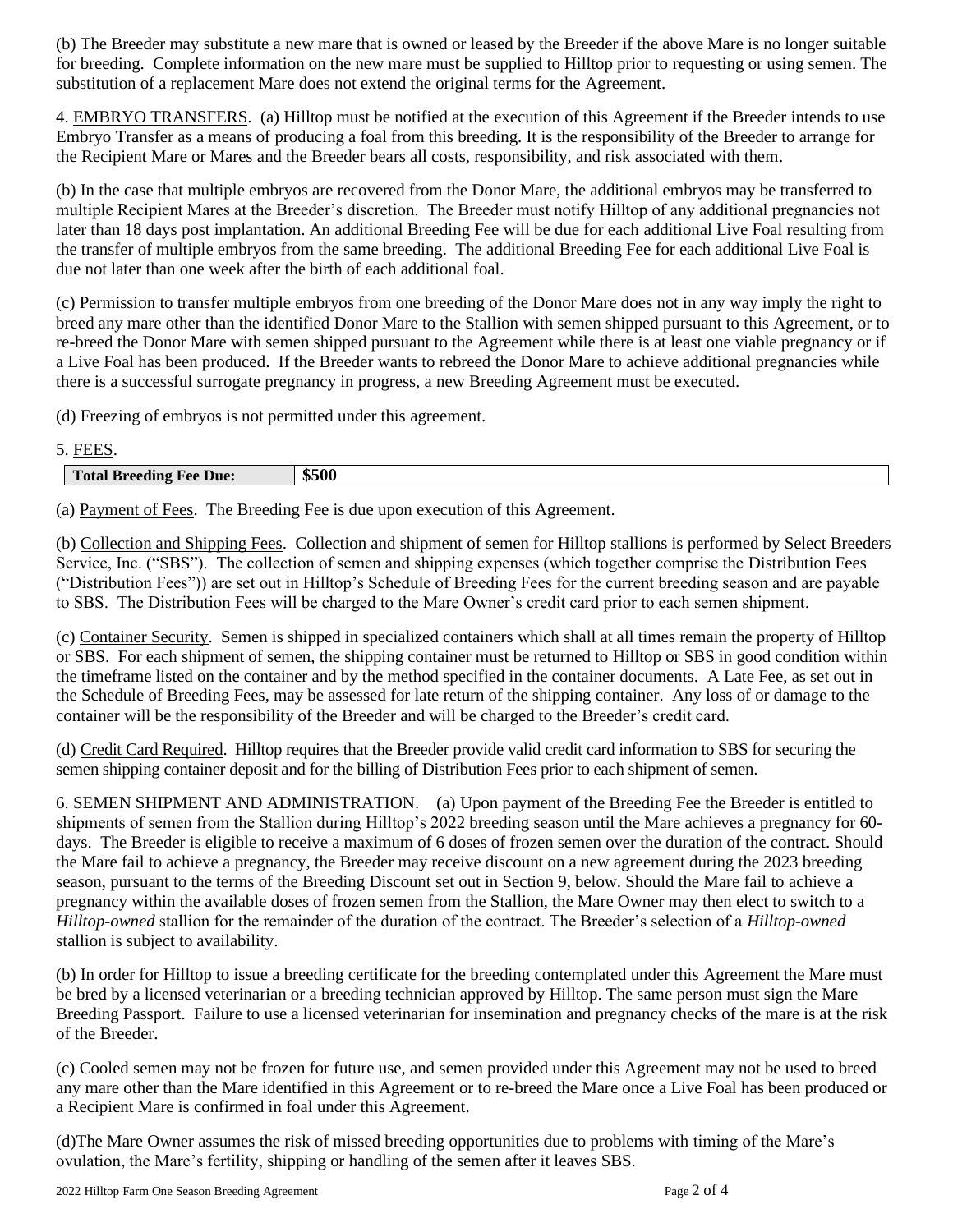(e) If frozen semen is utilized and unused doses remain after the mare is confirmed in foal 60-days post ovulation, all unused frozen semen must be returned to Hilltop Farm. Frozen semen that is not returned will be charged to the breeder at the listed per dose price. Failure to respond regarding unaccounted for frozen semen doses will result in your card being charged for the unaccounted doses.

(f) Semen is typically available Monday through Friday. Whenever possible, semen is shipped overnight via Federal Express or UPS.

(g) Requests for semen must be made by 9PM Eastern Time of the day preceding collection and shipment or pick-up. Frozen semen must be sent Monday thru Friday. ALL requests for semen shipments must be made via TELEPHONE. *Late notifications will be accommodated if possible, but cannot be guaranteed and there will be an additional late fee assessed by SBS.* 

| SHIPMENT DESTINATION INFORMATION      |         |                  |                  |  |
|---------------------------------------|---------|------------------|------------------|--|
| Attention:                            |         |                  |                  |  |
| Address:                              |         |                  |                  |  |
|                                       |         |                  |                  |  |
| <b>Special Delivery Instructions:</b> |         | Waive Signature: | <b>YES or NO</b> |  |
|                                       |         | (circle one)     |                  |  |
| <b>Contact Information:</b>           | (phone) | (email)          |                  |  |

| <b>VETERINARY INFORMATION (if different than Shipment Destination)</b> |         |         |
|------------------------------------------------------------------------|---------|---------|
| Vet's Name:                                                            |         |         |
| Clinic Name:                                                           |         |         |
| Address:                                                               |         |         |
| Contact Information:                                                   | (phone) | (cell)  |
|                                                                        | (fax)   | (email) |

7. PREGNANCY CHECKS. The Mare Owner agrees to submit to Hilltop confirmation of the mare's pregnancy at 14-16 days post-ovulation and at 55-60 days post ovulation. Hilltop recommends additional pregnancy checks at 28 days postovulation and between 35-40 days post-ovulation. The completed Mare Passport must be received by Hilltop not later than September  $15<sup>th</sup>$ . If pregnancy checks are still pending at that time, the Mare Passport should be returned and written confirmation of additional checks should be sent following each pregnancy check that occurs after September 15<sup>th</sup>.

8. BREEDING CERTIFICATE. Upon written confirmation of pregnancy at 60 days, Hilltop Farm will issue a Breeding Certificate for the appropriate breed registry. In the case of Embryo Transfers, no Breeding Certificate will be issued for additional pregnancies until any additional Breeding Fees due have been received by Hilltop.

9. BREEDING DISCOUNT. Breeder will receive a discount valued at 50% of the total breeding fee paid on this contract to be used off the total breeding fee of a new 1-Season contract during the 2023 breeding season under the following conditions: (a) a Mare Breeding Passport signed by a licensed veterinarian or a breeding technician approved by Hilltop must be received by Hilltop not later than September 15th, certifying that the Mare has not become pregnant and sustained a pregnancy to 60-days post insemination during the 2022 breeding season. If such notification is not received within the period required, there will be no breeding credit.

(b) In the case of Embryo Transfers, the Breeding Discount shall apply only if there is no pregnancy produced from any implanted embryos. Loss of additional pregnancies from multiple implanted embryos does not entitle the Breeder to the Right of Return if there is at least one pregnancy produced under the Agreement.

10. TERM AND TERMINATION. This Agreement shall continue until both parties have met their obligations hereunder. The last date for Hilltop to provide semen for breeding under this Agreement is August 31, 2022 for cooled semen and September 30, 2022 for frozen semen.

11. ASSUMPTION OF RISK, WAVIER OF CLAIMS, INDEMNIFICATION. The Breeder assumes all responsibility for the care, custody, control and condition of the Mare throughout the breeding, pregnancy, foaling and suckling period,